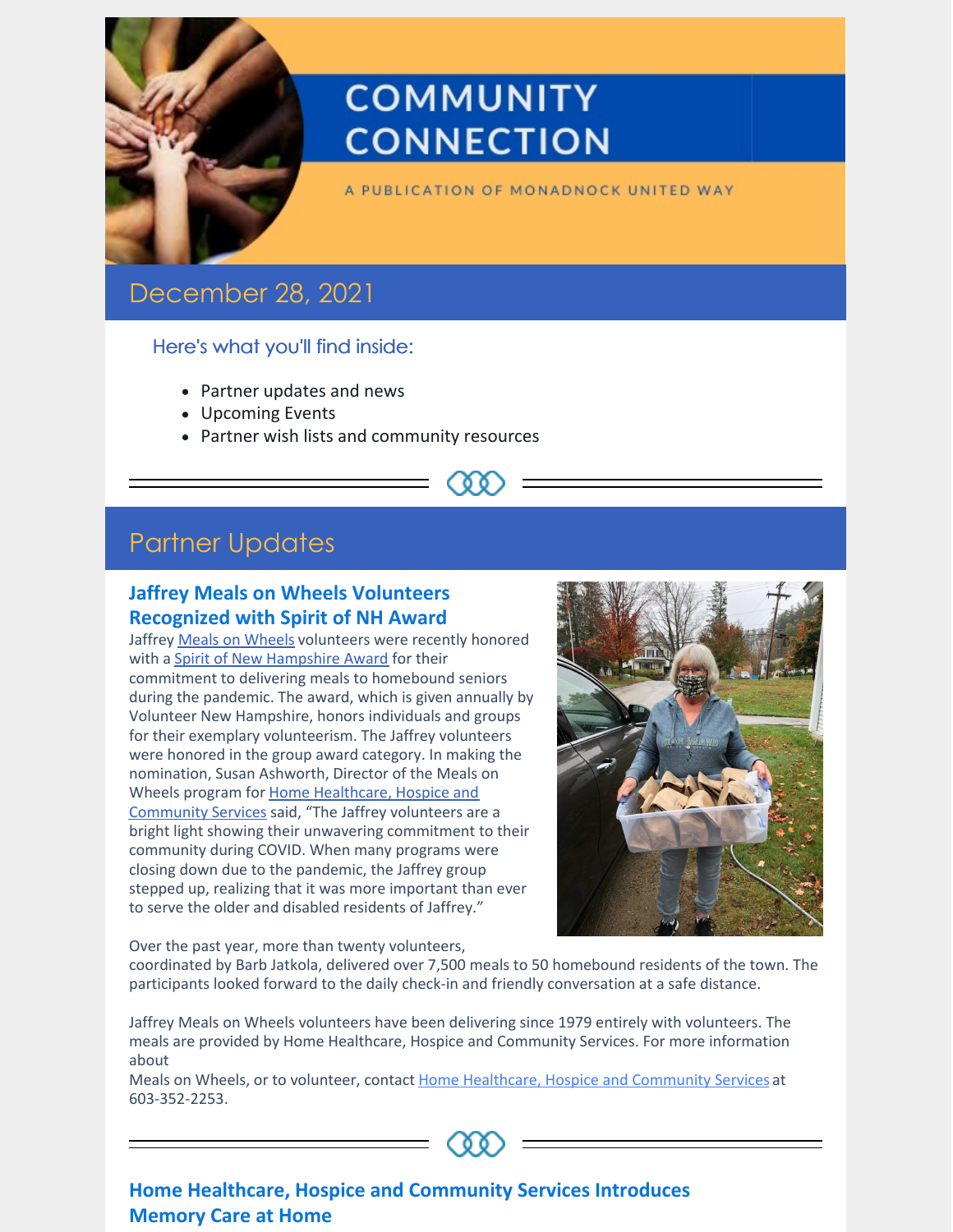Home Healthcare, Hospice and [Community](https://www.hcsservices.org/) Services(HCS) has expanded the services for family caregivers by offering [Memory](https://www.hcsservices.org/services/castle-center/memory-care-at-home/) Care at Home. HCS Memory Care at Home is a new program, providing three-hour blocks of respite time for caregivers living with a family member with dementia. Care is provided by a licensed nurse assistant (LNA) who offers personal care and meaningful activities to engage the person with dementia while the caregiver takes a break to do errands, have lunch with friends, or just have some restful time.

In addition to Memory Care at Home, the Castle Center for Life [Enrichment](https://www.hcsservices.org/services/castle-center/) day program is open and is welcoming participants who are fully vaccinated. The Castle Center is now open Monday through Friday from 7:30am to 5:00pm, offering activities, meals and snacks. The Castle Center staff of nurses and LNA's have all received specialized training in dementia care and provide activities that will be engaging, stimulating, and enjoyable for participants.

The Castle Center is located at 312 Marlboro Street in Keene and welcomes participants from throughout the area. For more information on the Castle Center or Memory Care at home, call HCS at 603-352-2253 or visit **[HCSsesrvices.org](https://www.hcsservices.org/services/castle-center/)**.



## **Southwestern Community Services Completes Major Renovation to One of its Emergency Shelters**



[Southwestern](https://www.scshelps.org/) Community Services(SCS) has completed significant renovations to one its Keene emergency shelter properties. In December 2020, SCS received funding through the New Hampshire Housing Finance Authority to install an air filtration system to increase the air quality in the shelter.

More extensive renovations would continue in late April 2021 with assistance from both the Community Development Finance Authority and Southwestern Community Services Energy Conservation Department. The renovated building has now been fully repainted and has a new kitchen, appliances, blinds, and flooring as well as bathrooms updates. An outside ramp was built to enhance accessibility. Other upgrades and improvements include new bunk beds, mattresses, and bed linens. As the aesthetics of the shelter improved, the physical structure and system of the building received some much-needed attention. The heating system, roof, windows, and insulation have all been replaced. The significant changes that have been made will add a level of cost savings which will be seen for years to come.

Craig Henderson of SCS says,"The goal of making our shelters safer, healthier, and creating an environment that is more conducive to our guests fulfilling their maximum potential has been reached. The success of this project has depended on multiple agencies and community partners working collaboratively. This type of project would have been difficult before COVID-19 and so its completion during a pandemic can only be considered an epic achievement."

SCS would like to thank everyone who was involved in this project for their dedication and persistence in seeing it through to the end. Words cannot do justice to the work that has been completed during the last twelve months of this project. A special thanks to all of the companies listed below and other community partners that made this project possible.

*Special Thanks To: Amer Electric, Bob Lurvey Construction, Dead River Company, GPI Construction, Guyer and Son Roofing, Hamblet Electric, K.E. Bergeron Mechanical Systems , LLC, Keith Plumbing and Heating, Lawton Floor Design, Liberty Utilities, Newell and Crathern Weatherization, Peak Power Electric, Stebbins Spectacular Painting Company LLC, Tom Call Excavation*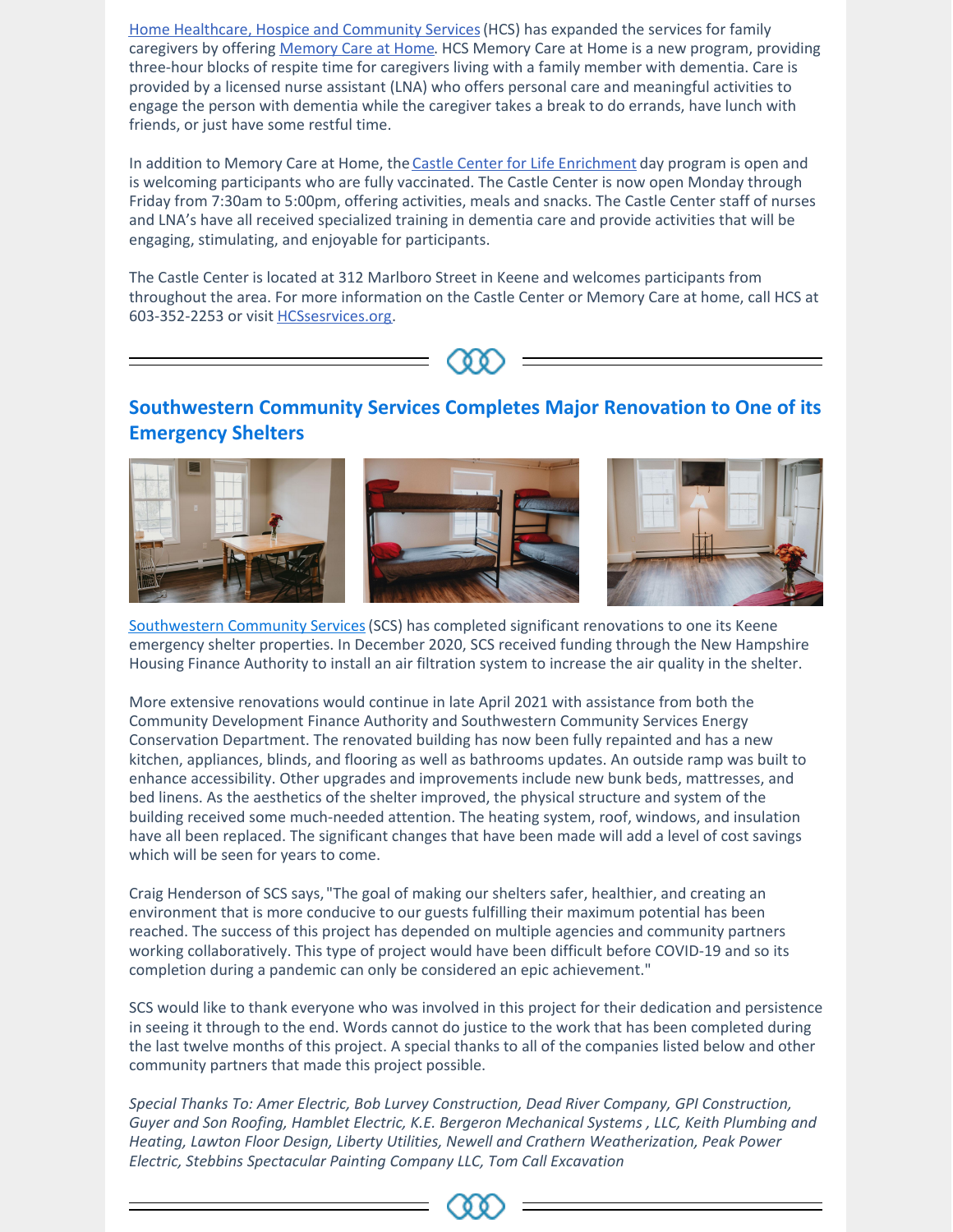## **December News from the Monadnock Alliance for Families**

Rise for baby and [family](https://www.riseforbabyandfamily.org/) provided holiday gifts and food baskets to a record number of families this year, providing gifts for 106 children and food baskets and gift cards for 56 families. This is more than double the number of children needing gifts in past years and exceeded the number of available donors.

Thanks to United Way's COVID emergency relief funding, which the [Monadnock](https://www.muw.org/impact/monadnock-alliance-families-0) Alliance for Families agencies applied for earlier this year, Rise had the funds available to purchase 25 of those 106 mentioned above. It was a festive scene at Rise the Friday before the holidays, with the meeting room filled with gifts ready to be delivered to families around the region!

The River [Center](https://www.rivercenter.us/) has created several opportunities for parents/caregivers and their children to enjoy the outdoors together on a weekly basis. Recently one of our parent educators heard from two different therapists who are working with clients who come to these outdoor groups. Both therapists shared that these outdoor groups have contributed significantly to their clients' overall mental health.

Through our social connections with others, we are reminded that we are not alone in our struggles. Through these outdoor groups, parents and caregivers have an opportunity to problem solve with others. It's a time and a place where they feel heard and are encouraged. It may seem simple to go for a walk and talk. Or to make snow angels and gather pinecones. But sometimes, that is enough to change the tone of the day; and bring hope to someone who needs it.

Kate Carnaroli of [Hillsborough](https://grapevinenh.org/) and her family first came to **The Grapevine Family & Community** Resource Center in 2018, after hearing about the Better [Beginnings](https://grapevinenh.org/parent-child-groups/) parent-child program from a friend. She was looking for a place to go where her boys, Parker (now 5), and Kaleb (now 3), could socialize and meet other children. Kate shares that the boys have grown very comfortable at the Grapevine, "They love it and always ask if it's Tuesday," she laughs, "I say the group is for them but really, it's for me!"

She says she didn't realize how beneficial being part of a parent group would be. "I love having the time to talk, vent, and learn from other parents and to know that everything I say is confidential and isn't going to be shared outside of the group. Having this program helps us reset and creates a better flow to our day."

Now that Parker is 5, he has graduated to the Grapevine's [Learning](https://grapevinenh.org/the-learning-vine-preschool/) Vine preschool. Kate loves that it is an outdoor based program. "I think he learns better that way, actually. In addition, both of the boys are still in a playgroup together, and I see them working together and how good it is for them."



## **Keene Housing Kids Collaborative Bids Farewell to Their Executive Director**

It is with both sadness and gratitude that the Keene Housing Kids [Collaborative](https://www.khkc.org/) (KHKC) announces that Liz Chipman will be resigning as the Executive Director of the Keene Housing Kids Collaborative.

Liz joined the KHKC as its first Executive Director in 2015. Since then, she has guided the organization from a start-up to a well-established organization serving children in our community. Liz leaves the KHKC in a very strong position for continued growth and impact, and she is sincerely thanked for her contribution and leadership in her time at the KHKC.

Liz's last day will be Friday, December 31<sup>st</sup>. Until then, the Board will continue to oversee the process of permanently filling the Executive Director position with a smooth transition for clients, partners, and supporters.

If you have any questions about the transition of the [organization,](mailto:erikagreenwald@gmail.com) do not hesitate to reach out toRiki Greenwald.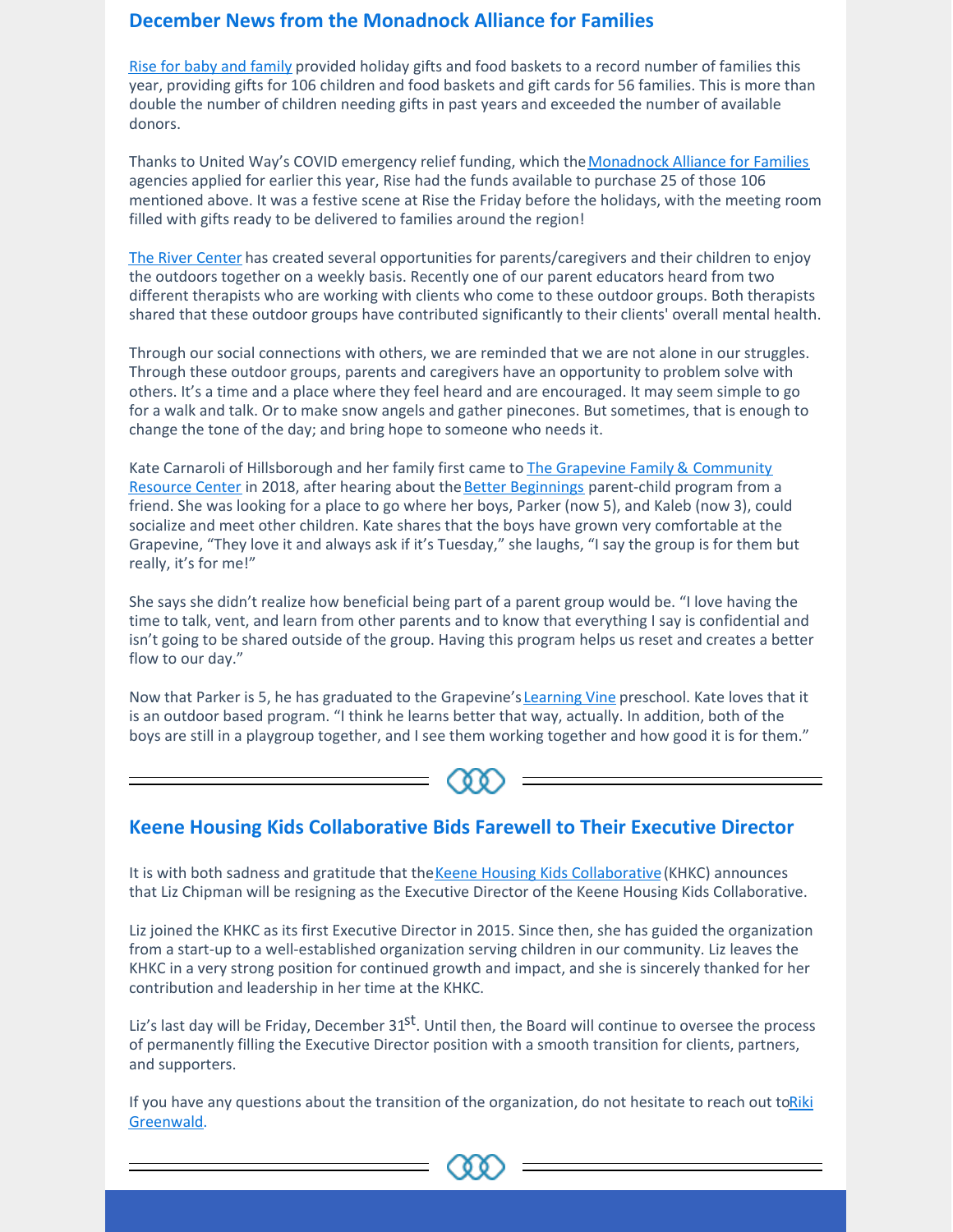### **Hundred Nights Annual Holiday Auction**

This year, the [Hundred](https://hundrednightsinc.org/upcoming-events/holiday-auction/) Nights Annual Holiday Auction is being held on their [Facebook](https://www.facebook.com/HundredNightsHomelessShelter) page! Check out the available items at Hundred Nights on Facebook. The auction is open until all items are gone!

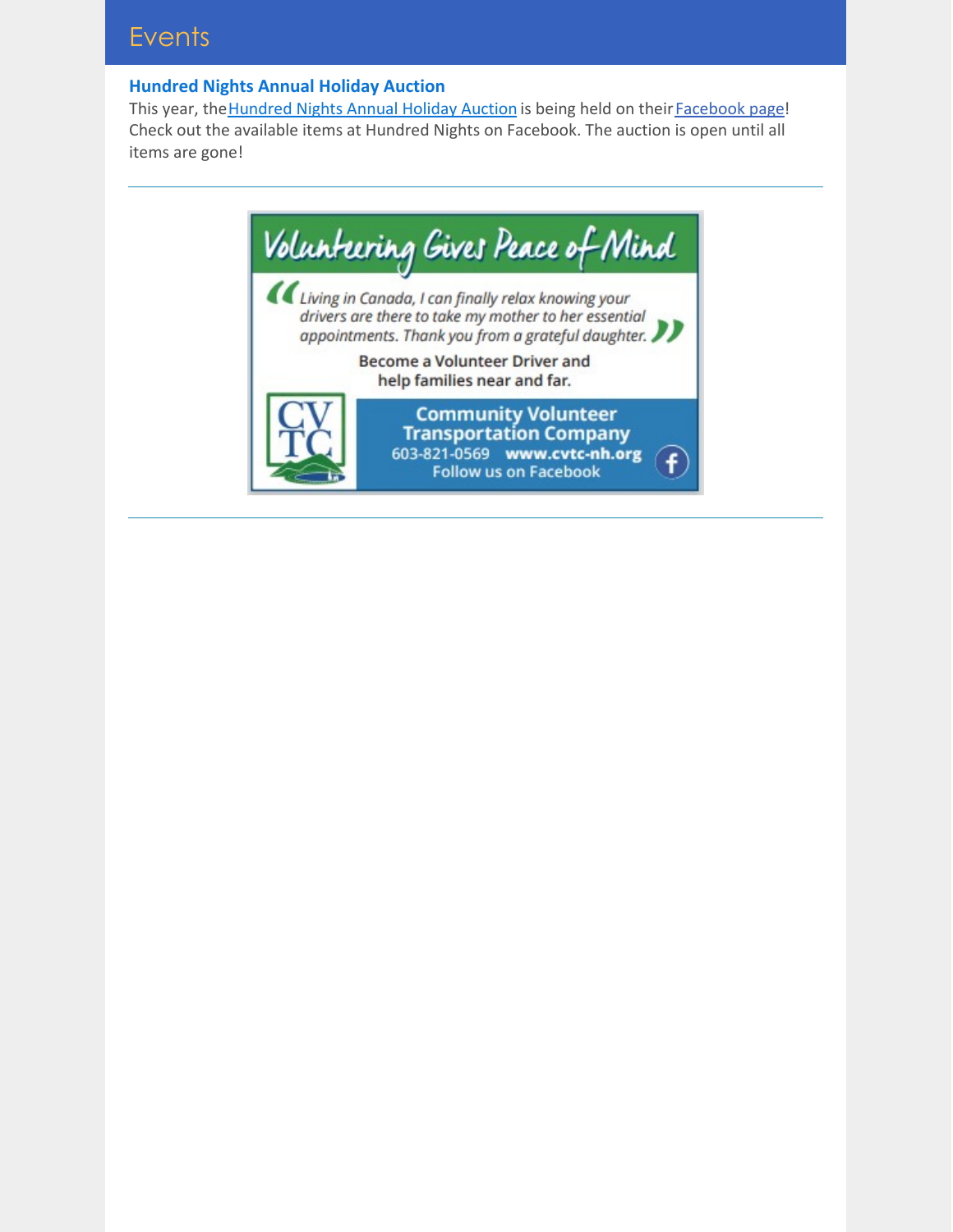



# **Winter-Spring 2022 Programs**

#### **Families**

#### **BABY AND ME (AGES 0 - 24 MOS./3RD TRIMESTER)**

Come to play, socialize, share stories and learn from one another in this fun and social support group with other children and their parents / caregivers and parents-to-be in their 3rd trimester.

Mon., 9 - 10:30 am

#### MINI EXPLORERS (AGES 24 MOS - 5 YEARS)

Children with their parents/caregivers take part in outdoor play opportunities to build skills needed to thrive.

Wed., 10 - 11:30 am

#### **WINTER FAMILY FUN (FAMILIES)**

Families bond and connect with others during outdoor play activities such as sledding, snow painting, outdoor play, and snowman building fun!

3rd Weds. of the month, 12:30 - 2 pm / starts 1/19

#### **WEEKLY WALK (FAMILIES)**

Kelli and Nicole lead families on a stroller-friendly walk along a trail, ending each morning with a story. Thurs., 10 - 11:30 am

#### **Other Programs**

**EARLY HOME VISITING - One-on-one visits for** pregnant women and families.

**COMMUNITY RESOURCE SUPPORT - Connecting you** to essential local and/or state-wide resources COMMUNITY WOOD BANK - Supplemental and emergency wood for needs beyond fuel assistance



#### **Parents/Adults**

#### **YOUR PREGNANCY**

In this biweekly group, we discuss pregnancy and all that comes with it so that you'll feel comfortable and confident on delivery day. For 1st time to repeat parents. Tues., 6 - 7:30 pm

#### **MORNING MOVEMENT YOGA AND MEDITATION**

Hannah Kokaski leads all bodies and abilities in a series of gentle yoga poses that promote strength and flexibility throughout the body. Starting date TBD. Contact smcnamara@rivercenter.us for more info.

#### SEE THE ABLE NOT THE LABEL

Parents of children with special needs connect and help each other find and access supports, advice, advocacy, and maybe even some laughs. On Zoom. 1st and 3rd Weds., 6:30 - 8 pm

#### **FREE TAX PREPARATION**

Our Volunteer Income Tax Assistance Program<br>for household incomes <\$57,000 runs 2/5/22 to 4/16/22. By appointment only.

**KINSHIP NAVIGATION - Connecting** grandparents/caregivers with supports as they raise their non-biological children.

MONEY COACHING - Meet with a money coach 1-on-1 to help you understand your finances so you can meet your money goals.

#### For more information call (603) 924-6800 or visit www.rivercenternh.org

These are not school-sponsored programs. The River Center | 9 Vose Farm Rd., Ste. 115, Peterborough, NH 03458 | (603) 924-6800 | www.rivercenternh.org United

## **Wish Lists and Resources**

### **Stebbins Spectacular Painting Offer**

Got a room that needs some touching up? Stebbins Spectacular Painting is offering an in-kind donation of painting supplies and a crew to do the work! MUW is taking names until January 31 when all names will be put into a drawing. Email Katie at katie@ muw.org to put your hat in the ring!

### **Target Gift Card Offer**

Target in Keene has funds left to donate to area nonprofits for 2021! They will be distributed on a first come, first served basis in the form of gift cards. To apply, present on letterhead the following information to Zach Eades. Letters should be hand delivered directly to Target on Ashbrook Road in Keene

- Name of Organization
- Amount Requested
- Organization Address
- Contact Person
- Phone Number